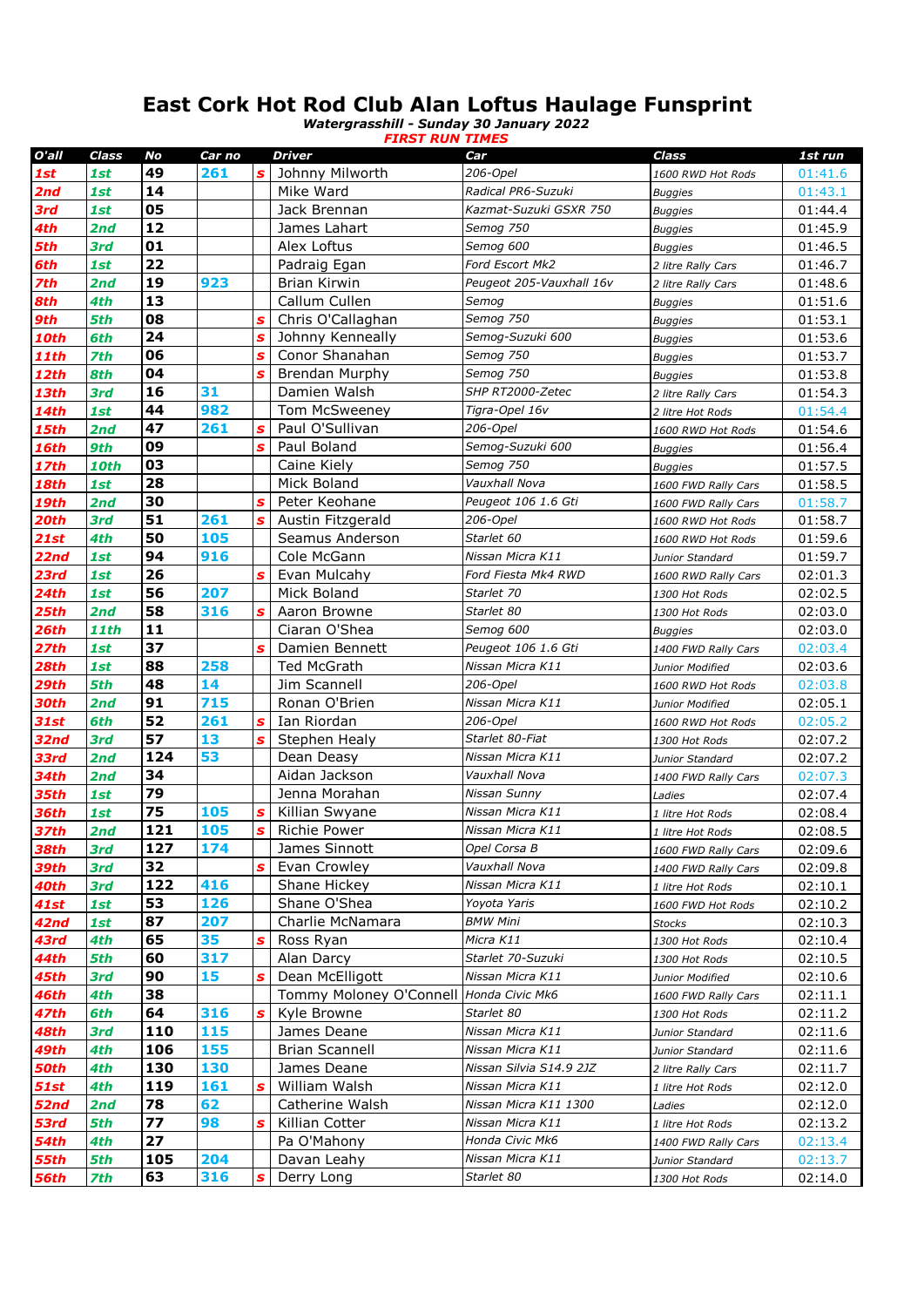## **East Cork Hot Rod Club Alan Loftus Haulage Funsprint**

*Watergrasshill - Sunday 30 January 2022 FIRST RUN TIMES*

| O'all        | Class       | No  | Car no      |              | <b>Driver</b>             | Car                    | Class               | 1st run    |
|--------------|-------------|-----|-------------|--------------|---------------------------|------------------------|---------------------|------------|
| 57th         | 6th         | 98  | 616         |              | Ronan Sisk                | Nissan Micra K11       | Junior Standard     | 02:14.0    |
| 58th         | 5th         | 21  |             |              | Conor Falvey              | Nissan Silvia S15 2JZ  | 2 litre Rally Cars  | 02:14.5    |
| 59th         | 8th         | 59  | 35          | S            | Jason Ryan                | Micra K11              | 1300 Hot Rods       | 02:15.0    |
| 60th         | 6th         | 71  | 52          |              | Joey Dilworth             | Nissan Micra K11       | 1 litre Hot Rods    | 02:15.1    |
| 61st         | 7th         | 108 | 531         |              | Ger Hartigan              | Nissan Micra K11       | Junior Standard     | 02:15.3    |
| 62nd         | 7th         | 76  | 916         |              | Kevin McGann              | Nissan Micra K11       | 1 litre Hot Rods    | 02:15.7    |
| 63rd         | 8th         | 72  | 8           |              | Nicky O'Leary             | Nissan Micra K10       | 1 litre Hot Rods    | 02:16.3    |
| 64th         | 9th         | 89  | 973         |              | <b>Toby McGuire</b>       | Nissan Micra K11       | 1300 Hot Rods       | 02:16.6    |
| 65th         | 8th         | 114 | 252         | S            | Harry Ellis               | Nissan Micra K11       | Junior Standard     | 02:16.6    |
| 66th         | 3rd         | 84  | 12          |              | Elaine Kirwin             | Toyota Starlet 90 1300 | Ladies              | 02:16.6    |
| 67th         | 9th         | 73  | 15          | S            | <b>Maurice McElligott</b> | Nissan Micra K11       | 1 litre Hot Rods    | 02:16.7    |
| 68th         | 9th         | 96  | 443         |              | Luke Buttimer             | Nissan Micra K11       | Junior Standard     | 02:17.1    |
| 69th         | 2nd         | 85  | 152         |              | Joe Dilworth              | Ford Focus 1600        | <b>Stocks</b>       | 02:17.4    |
| 70th         | <b>10th</b> | 99  | 128         |              | <b>Tommy Cronin</b>       | Nissan Micra K11       | Junior Standard     | 02:17.7    |
| 71st         | 4th         | 107 | 15          |              | Nathan Graham             | Nissan Micra K11       | Junior Modified     | 02:18.0    |
| 72nd         | <b>11th</b> | 111 | 225         |              | Conor Burke               | Nissan Micra K11       | Junior Standard     | 02:18.5    |
| 73rd         | 4th         | 82  | 65          |              | Teresa Boland             | Ford Fiesta Mk5        | Ladies              | 02:18.7    |
| 74th         | 2nd         | 54  | <b>CK58</b> |              | Mark Buckley              | Nissan Micra K10 1.0   | 1600 FWD Hot Rods   | 02:19.3    |
| 75th         | 2nd         | 46  | 470         |              | Luke O'Donovan            | Corsa-Zetec            | 2 litre Hot Rods    | 02:19.7    |
| 76th         | 5th         | 92  | <b>CW18</b> |              | Nik Gribouska             | Bennett-Opel           | Junior Modified     | 02:19.7    |
| 77th         | <b>12th</b> | 112 | 252         | s            | Daniel Fitzgerald         | Nissan Micra K11       | Junior Standard     | 02:20.0    |
| 78th         | <b>10th</b> | 18  | 161         | S            | Cian Walsh                | Nissan Micra K11       | 1 litre Hot Rods    | 02:20.4    |
| 79th         | <b>11th</b> | 74  | 98          | $\mathbf{s}$ | TJ Cotter                 | Nissan Micra K11       | 1 litre Hot Rods    | 02:20.5    |
| 80th         | <b>13th</b> | 95  | 48          |              | Mark Ryan                 | Nissan Micra K11       | Junior Standard     | 02:22.3    |
| 81st         | <b>14th</b> | 116 | 212         |              | <b>Emily Sisk</b>         | Nissan Micra K11       | Junior Standard     | 02:22.3    |
| 82nd         | <b>15th</b> | 100 | 30          |              | Aoife Healy               | Nissan Micra K11       | Junior Standard     | 02:22.4    |
| 83rd         | 6th         | 93  | <b>MA24</b> |              | Darragh Kenny             | Berrisford-Opel        | Junior Modified     | 02:24.0    |
| 84th         | <b>10th</b> | 66  | 13          | S            | Conor Harty               | Starlet 80-Fiat        | 1300 Hot Rods       | 02:24.2    |
| 85th         | 5th         | 43  |             | $\mathbf{s}$ | Kenith Fuller             | Peugeot 205 Gti        | 1600 FWD Rally Cars | 02:24.5    |
| 86th         | 5th         | 123 |             | S            | <b>Ricky Mullane</b>      | Vauxhall Nova          | 1400 FWD Rally Cars | 02:26.9    |
| 87th         | <b>12th</b> | 70  | 160         |              | Darragh Walsh             | Nissan Micra K11       | 1 litre Hot Rods    | 02:28.4    |
| <b>88th</b>  | 3rd         | 104 | 967         |              | Callum O'Shea             | Mazda 323F             | <b>Stocks</b>       | 02:28.5    |
| 89th         | 5th         | 83  | 122         |              | Chloe Anderson            | Toyota Starlet 70      | Ladies              | 02:28.7    |
| 90th         | 6th         | 42  |             |              | <b>Patrick Croke</b>      | Citroen C2 R2          | 1600 FWD Rally Cars | 02:29.0    |
| <b>91st</b>  | <b>16th</b> | 103 | 158         |              | Aaron Kenneally           | Nissan Micra K11       | Junior Standard     | 02:33.0    |
| <b>92nd</b>  | <b>12th</b> | 15  |             |              | Ray O'Farrell             | Raptor-Fireblade       | <b>Buggies</b>      | 02:33.6    |
| 93rd         | 2nd         | 23  |             | s            | Owen Mulcahy              | Ford Fiesta Mk4 RWD    | 1600 RWD Rally Cars | 02:35.7    |
| <b>94th</b>  | 6th         | 126 |             |              | Joey Lyons                | Ford Fiesta Mk5        | 1400 FWD Rally Cars | 02:38.5    |
| <b>95th</b>  | <b>17th</b> | 117 | 33          |              | Sean Ryan                 | Nissan Micra K11       | Junior Standard     | 02:39.1    |
| <b>96th</b>  | <b>11th</b> | 61  | 398         |              | Jamie Scannell            | Starlet 80             | 1300 Hot Rods       | 02:39.2    |
| <b>97th</b>  | <b>18th</b> | 113 | 150         |              | Jack Roche                | Nissan Micra K11 4 dr  | Junior Standard     | 02:39.3    |
| <b>98th</b>  | <b>12th</b> | 67  | 205         |              | Jimmy Boland              | <b>Fiat Seicento</b>   | 1300 Hot Rods       | 02:39.5    |
| 99th         | <b>19th</b> | 109 | 921         |              | James Corbett             | Nissan Micra K11       | Junior Standard     | 02:42.0    |
| 100th        | 7th         | 40  |             | s            | Pat Casey                 | Peugeot 205 Gti        | 1600 FWD Rally Cars | 02:58.3    |
| 101st        | 20th        | 120 | 384         |              | Tomas White               | Nissan Micra K11       | Junior Standard     | 03:07.1    |
| 102nd        | <b>13th</b> | 62  | 30          | S            | Kevin Healy               | Starlet 80-Fiat        | 1300 Hot Rods       | No time    |
| 103rd        | <b>14th</b> | 69  | 30          | s            | Darragh Healy             | Starlet 80-Fiat        | 1300 Hot Rods       | No time    |
| 104th        | 7th         | 20  |             |              | Henry Jennings            | Vauxhall Nova          | 1400 FWD Rally Cars | No time    |
| 105th        | 7th         | 101 | 181         |              | Adam Corbett              | Nissan Micra K11       | Junior Modified     | No time    |
| 106th        | <b>21st</b> | 97  | 525         |              | Luke O'Connell            | Nissan Micra K11       | Junior Standard     | No time    |
| <b>107th</b> | 22nd        | 102 | 116         |              | Daryl Deane               | Nissan Micra K11       | Junior Standard     | No time    |
| 108th        | 6th         | 80  | 59          |              | Nathanya Houlihan         | Nissan Micra K11       | Ladies              | <b>DNF</b> |
| 109th        | 23rd        | 115 | 126         |              | Sherise O'Shea            | Nissan Micra K11       | Junior Standard     | <b>DNS</b> |

*s = shared car*

*Blue = time set on rerun*